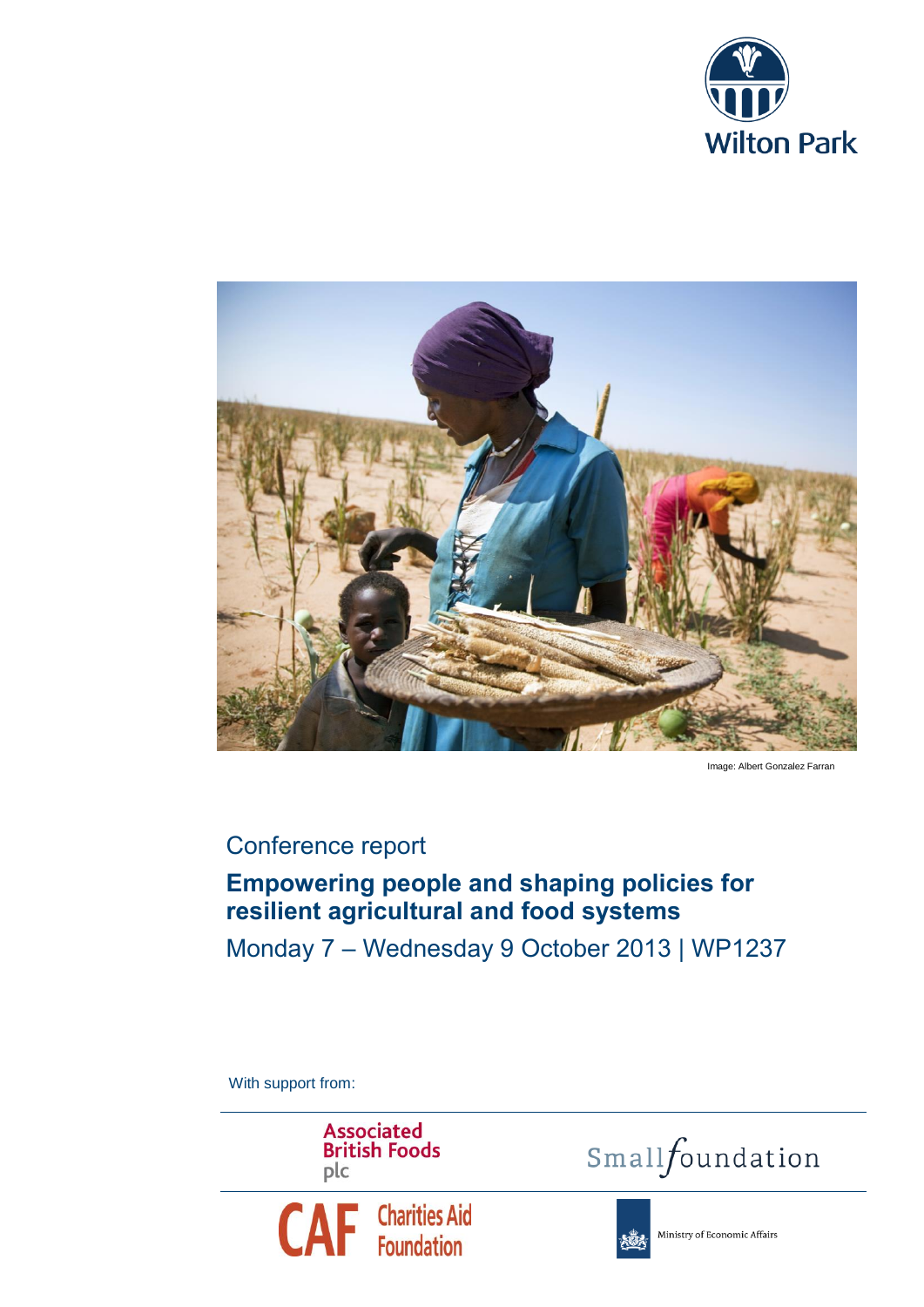

## Conference report

# **Empowering people and shaping policies for resilient agricultural and food systems**

# Monday 7 – Wednesday 9 October 2013 | WP1237

## **Executive summary**

This conference is the sixth and final in the series on 'Global agricultural, food and land use: the international policy challenges'. Reports from the previous conferences can be found at [https://www.wiltonpark.org.uk/reports/?theme=sustainable-development](https://www.wiltonpark.org.uk/reports/?theme=sustainable-development-environment)[environment](https://www.wiltonpark.org.uk/reports/?theme=sustainable-development-environment) The aim of this conference was to build on previous discussions to identify appropriate policies at national and international levels and the potential barriers to and enablers of change to deliver a more resilient global food system.

## **Key emerging themes:**

Growing global pressures such as population increases, climatic changes, scarcity of water resources and pressures on land from development, means that increased agricultural production is required. However, this must come from yield increases rather than increases in land use and in ways which do not degrade the environment. This global challenge requires holistic and integrated solutions to provide enough nutritious food to meet future needs.

Discussions focussed around these challenges. Empowering people and changing behaviour was proposed as key to addressing these challenges. This can only be done effectively, however, if the diversity of voices involved in the food and agricultural system are heard, understood and better integrated. Linking the chain better, enabling multistakeholder dialogue to occur and creating dynamic food 'networks' as opposed to food 'chains' are also proposed as the best chance to develop productive and efficient networks.

The role of policy in addressing these challenges was felt to be largely about promoting good governance and creating enabling environments for development and progress. This needs to occur at all levels from local to national and international and with a range of actors including governments, the private sector and others. Developing clear priorities for action and effective dialogue with all stakeholders is key to ensuring holistic approaches to shaping policy.

### **Key policy recommendations**

- Regulation and incentives to ensure an efficient, resilient and integrated food and agricultural system and markets which fully reflect the non-financial costs of production. Regulations should not be too onerous however, or they risk driving away much needed investment.
- Policies should be directed towards sustainable intensification; developing technologies to enable greater efficiencies in inputs and reductions in waste.
- Research and development is critical but it must be appropriate and farmer-relevant.
- A holistic approach is required to managing issues in rural areas, including attracting new entrants into farming, improving skills and building confidence with existing farmers and redressing urban bias in key service provision.
- Investment is required in other sectors which impact on food and agriculture such as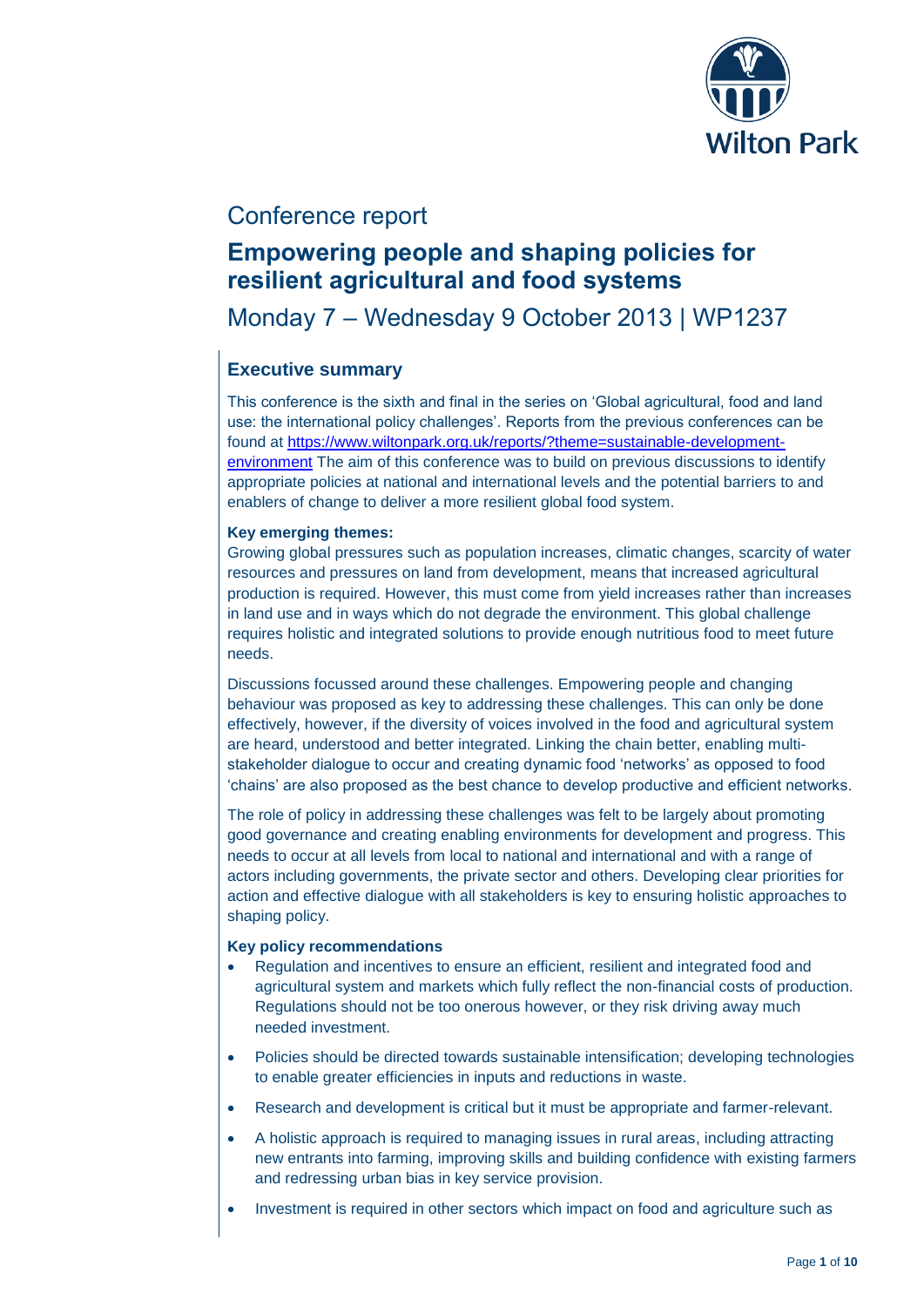transport infrastructure to ensure efficiencies throughout the system.

- Capacity building and development of extension services to move farmers from producing to eat to more business-minded approaches focusing on producing to sell. This will entail a more integrated system, a focus on collective working, operating with a more outward focus and ensuring better linkages in the chain so that all are pulling in the same direction and able to maximise market opportunities.
- Investment in agricultural production value chains or food networks to ensure better integration to strengthen relationships and enable multi-stakeholder dialogues. Enablers are useful in the system to build trust and confidence.
- Focus on understanding diversity in the system. It is important to understand the different barriers and opportunities for change which are relevant to different stakeholders.
- The co-production of information to facilitate common understanding and knowledge transfer is crucial but transfer must be at all scales and in all directions.
- There is need for a comprehensive risk management approach: one that runs throughout the system.

## **Introduction**

- 1. This conference was about empowering people and shaping policies. Overall, it was about bringing people, science and policy together to develop more resilient agricultural and food systems. It is important however, to recognise that within the categories of people who are central to this, there exists a huge diversity of voices. Working to make sense of these voices and co-ordinating them is an enormous challenge. Food security is partly about distribution but what lies behind this are issues around power and making sense of diversity.
- 2. Empowering people to be able to develop more resilient agricultural and food systems is crucial. However, empowerment is a complex issue and the challenges involved may be different for different parts of the world. People can in general be empowered in the areas of finance, knowledge, decisions and actions and the barriers of achieving empowerment are largely understood. Challenges of land ownership, distribution, equity and gender for example are areas where policy needs to be directed to enable more efficient systems to emerge.
- 3. Behaviour change is also an important challenge at all stages of the value chain. Promoting change for self-interest, however, is much easier than promoting working together for wider societal or environmental benefits. This may be a key point in developing policies to meet these challenges.
- 4. Regulation and incentives are central to addressing the enormous challenges in developing more resilient agricultural systems. Regulations which are often imposed by governments should not, however, be too onerous so as to discourage investment in vital areas. Incentives on the other hand, which could come from multiple sources including government or sellers of agricultural produce, should encourage holistic approaches and more efficient practices without distorting markets or creating dependencies.

## **Challenges of agriculture and food policies for today and tomorrow**

Challenges of changing conditions

5. Likely trends need to be understood and monitored so that future problems can be prepared for and addressed today. Increases in population, for example, has resulted in higher demands for calories and for plant proteins which is set to continue. In addition, it is likely that this will be combined with increases in demand for animal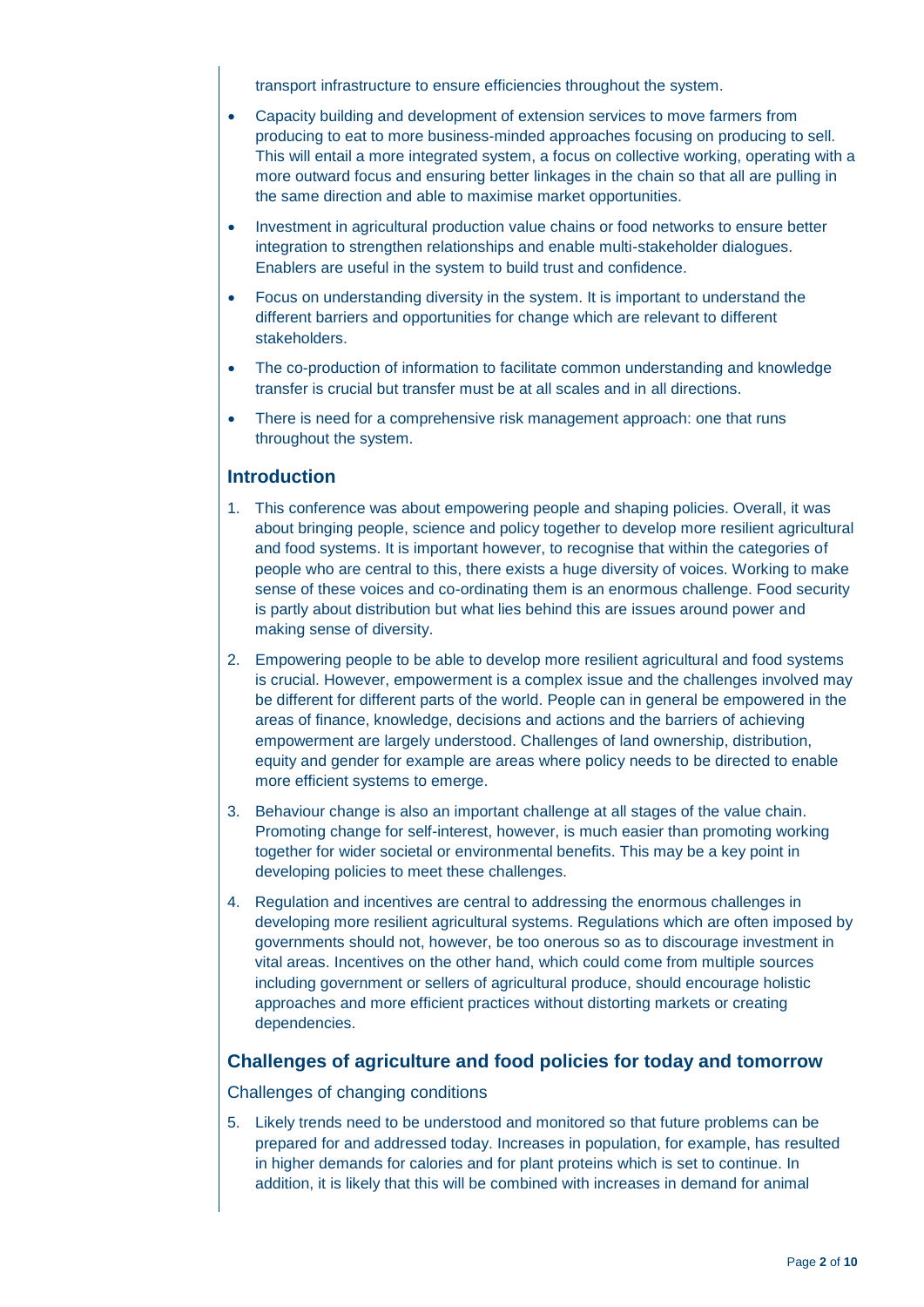proteins as populations become wealthier.

- 6. The demand for land for non-agricultural use is also likely to increase as countries develop and become more industrialised. This has knock-on effects for the outward migration of labour from rural to urban areas and for the expansion of urban land use which is a huge challenge for agricultural production in terms of increasing or even maintaining yields.
- 7. Food price increases are likely to continue and whilst people can, to a certain extent, adapt to such increases volatility in the market is more difficult to adapt to or plan for. The issue of insurance for farmers and producers against volatility is one which is likely to be further debated in terms of whether insurances should be against price or income volatility and also, who should or could pay for this insurance.
- 8. Climatic change and more extreme weather is also likely to be a significant challenge for the future. Ensuring agricultural production is adaptive to changing conditions means significant investment in technological innovation as well as knowledge production and dissemination.
- 9. Problems and solutions to food security need to be seen in a global context. There is a danger otherwise of 'exporting' or exacerbating problems. When diets change as a result of people becoming wealthier for example this can have huge knock-on effects on world markets and land use.
- 10. Donors who are supporting agricultural production in developing countries, are increasingly putting emphasis on 'impact' which needs to be reported in relatively short timescales which do not match the reality of conditions on the ground and the length of time required for meaningful and embedded change. A longer-term view towards research and intervention implementation is called for.
- 11. Farming is seen in many economies as an unattractive prospect for new entrants. In some economies, agricultural education has even been dismantled. If this continues, skills and labour will increasingly be lost from rural areas and the security of food and agriculture will continue to be threatened. A holistic approach to these challenges is required in order to engage existing and new farmers and producers and to reinvigorate education and confidence in the agricultural sector.
- 12. Waste, in both production chains and from retailers, is an increasing challenge which needs to be tackled at multiple levels.

## **Challenges from around the world**

## China

- 13. The challenge and strategy of agricultural development in China highlighted how problems of population growth, rural population transfer to urban areas (in excess of 10 million annually), changes in diets and additional pressures on land use (arable land in China decreased 100 million hectares between the years 2000 and 2011) have led to imbalances in agricultural supply and demand which have resulted in price increases.
- 14. Despite this, agricultural employment is still important and in the absence of social security, it is a means of survival for many. Agricultural policy objectives in China include increasing overall income growth in farmer households across the country, encouraging new skills and businesses back into rural areas and encouraging the development of technology advancement and farmers' co-operatives to ensure competitiveness.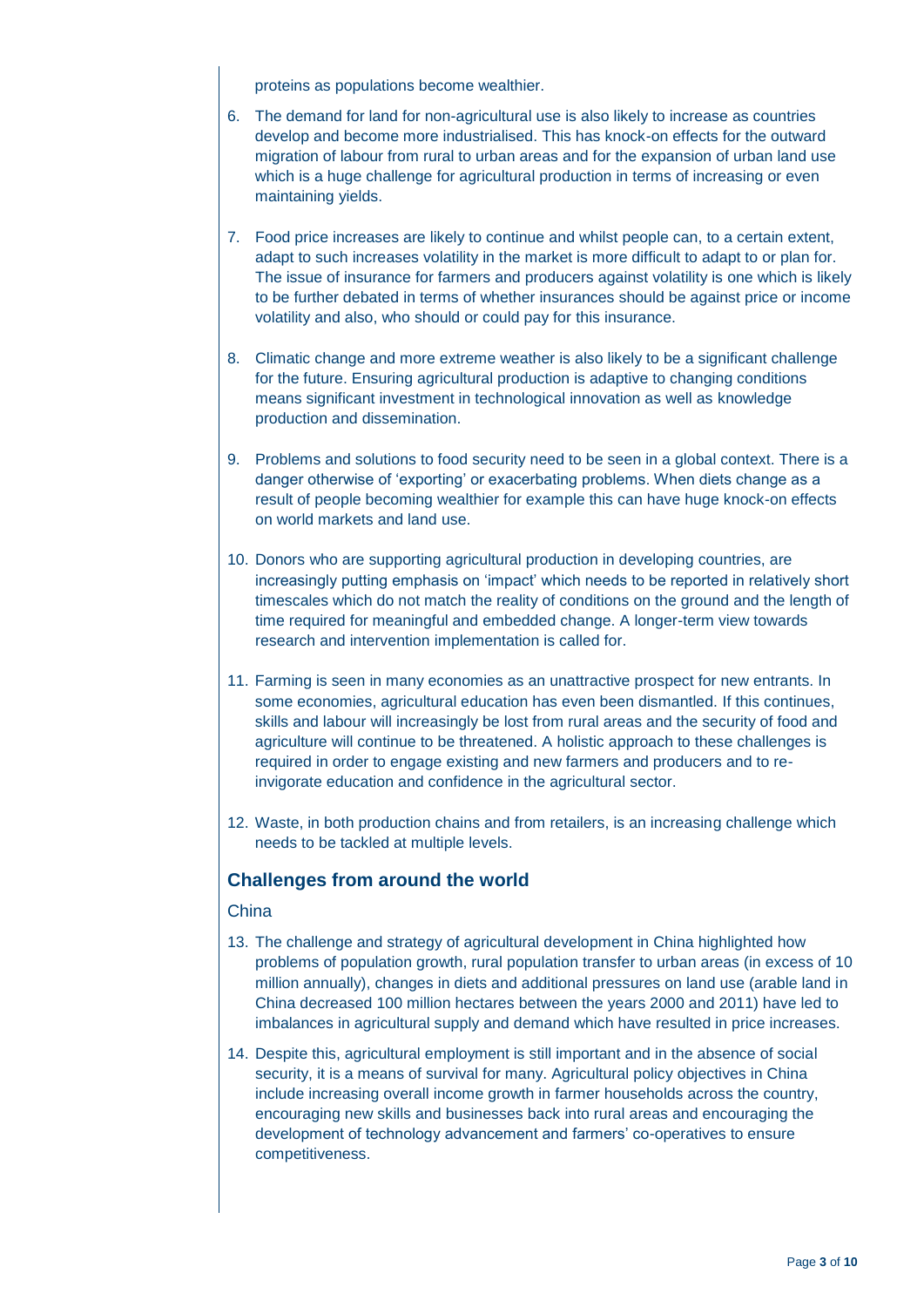## South East Asia

- 15. Farmers in South East Asia are amongst the poorest in the world. They have little infrastructure and little access to and power in markets. They also have little access to credit, technology and extension services and have little capacity to make decisions or lobby effectively. Challenges include land-grabbing, pollution and the destruction of soils through intensive farming.
- 16. Gaining ownership of land is critical to meeting some of these challenges but this takes a strong social movement and is a long term issue. Control over seeds is also critical in these discussions as seed re-cycling is often seen as the only way to ensure a reliable supply in volatile markets. Tensions exist between this approach and getting new inputs (eg hybrid seeds) into the system as many feel this would take away the little control they have (fears around obligations to pay technical fees for example). Interestingly, Japan, Taiwan and South Korea could only develop agricultural production once they had completed land reforms. Poorer countries such Bangladesh and the Philippines are still working through land reform issues.
- 17. Cambodia on the other hand has witnessed some significant successes in agricultural production where increased organic inputs and reduced water use have resulted in increased yields of 100%.

### **Main points and policy recommendations**

- Debate and policy discussion needs to focus not only on issues of sustainability but also on good governance and an enabling policy context which facilitates the formation and effective functioning of robust and dynamic agriculture and food systems.
- The whole agriculture and food system needs to be well integrated and able to respond to local conditions and the global situation. Bottom-up approaches are required with the active involvement of key stakeholders. There is a need to develop dialogues so that interventions can be directed to what is needed and so that conversations can be appropriate (for example, developing ways to talk to farmers about sustainable intensification in meaningful ways).
- Policies need to be directed towards greater intensification. Developing technologies to enable greater efficiency in inputs and reductions in waste is paramount to these discussions. One challenge is that wastage needs to be investigated at each stage in the chain from production and losses during harvest to waste from supermarkets.
- Further investments and a holistic approach to managing rural areas is required which takes into account not only agriculture but also key service provision and providing opportunities for alternative livelihoods.
- Knowledge transfer is crucial in these discussions of creating and enabling more resilient food and agricultural systems. The transfer of knowledge needs to be at all levels and directions however, so that all parts of the food network have the opportunity to benefit from experiences and apply the learning. The transfer of best practice and techniques works with most impact across climatically similar areas: hence appropriate communication channels need to be established. Transferring knowledge to lowproduction systems is however more difficult to achieve.
- Ownership of land is highly political and land reform is seen as fundamental to progression in agriculture. Land needs to be guaranteed, inheritable and administered through an independent body. Legalisation/registration of ownership, whilst not necessarily the best asset to use as collateral for debt, remains crucial as it gives farmers motivation to invest. There is a need to work towards improving such long-term issues rather than being focused only on short term impacts.

## **Empowering people and changing behaviours**

18. Empowerment is about finance, knowledge, decisions and actions. A person can be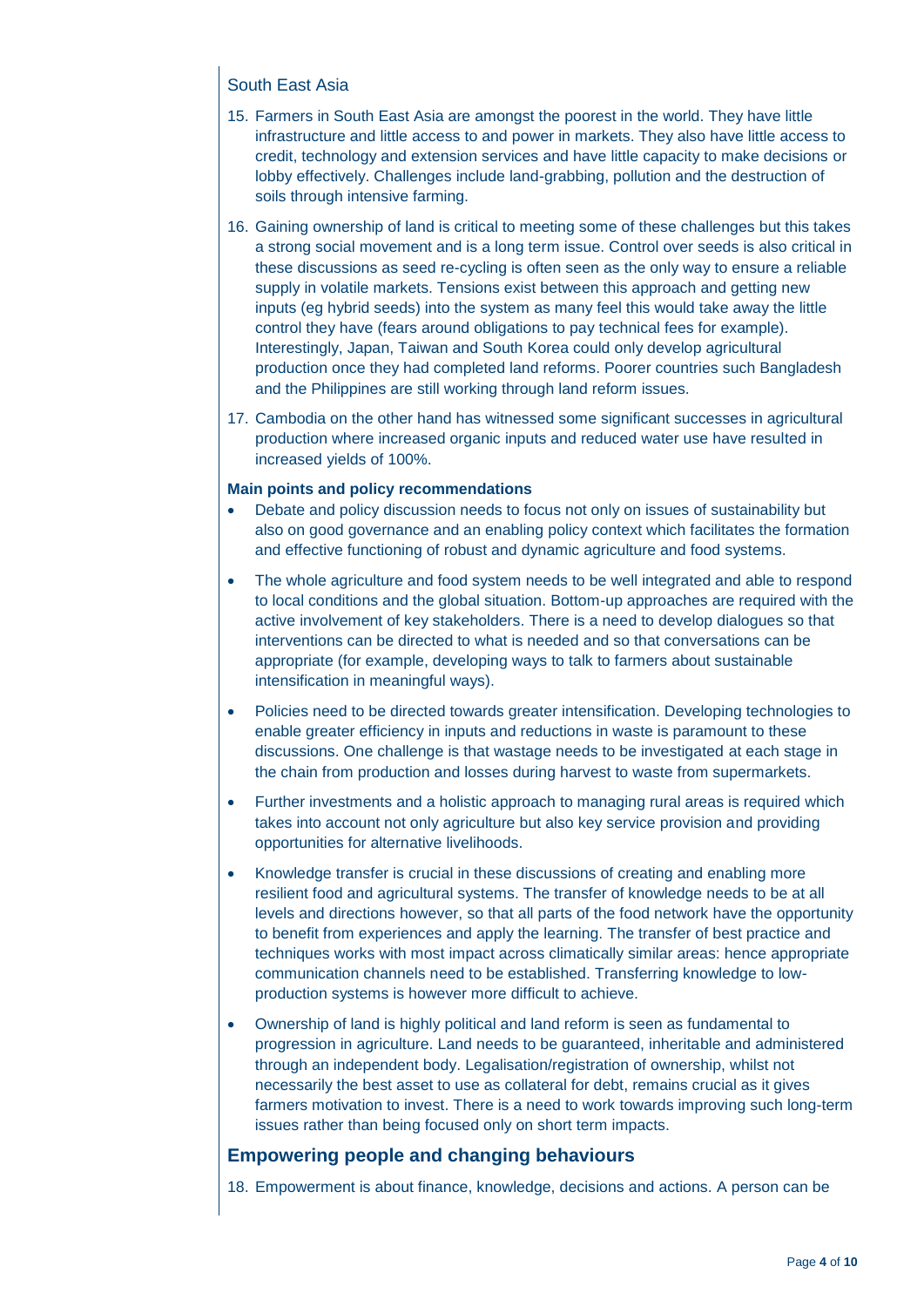said to be empowered if they have enough money and related resources to do what they want to do, if they have the necessary knowledge and information, access to relevant decision-making structures and if they are embedded in supportive social, cultural and economic and political structures. Empowerment needs to occur at all levels, from scientists to farmers as each has a great deal of knowledge which should be shared and utilised in appropriate ways. How to co-ordinate and make sense of the diversity of voices involved is however, challenging.

19. There is a need to be mindful that empowering some might dis-empower others. Improving conditions for some farmers might, for example, result in others being put out of business. This is a serious issue in countries where there are few alternative livelihood strategies. Issues of equity and justice therefore need to be considered here and the consequences of empowering one group over another.

Understanding the diversity of voices

- 20. Groups are not homogenous and the challenges and opportunities for each should be considered in order to build more resilient food and agriculture systems. The distribution of value and risk is a key element. These are considered for different groups:
- 21. **Farmers in developed countries**: their market position with regards to retailers was seen to be the biggest challenge and how to strengthen this position was a key issue. This will involve improving relationships, mutual understanding and the ability of farmers to negotiate with retailers and food processors. Farmers can in some situations deal directly with consumers which may help to circumnavigate these challenges. Environmental regulations which are seen often as rather onerous can also present challenges to farmers.
- 22. Opportunities for change are found largely in the organisation and strengthening of supply chains to include all stakeholders including retailers to create opportunities for mutual exchange and understanding. Incentives for co-operative working could create more opportunities for collective marketing, stronger negotiating power, sharing inputs and for managing risk.
- 23. **Farmers in developing countries**: the major barriers for this group are issues such as ownership of land and weak policies which do not encourage farmers to adapt and upskill. This lack of confidence or ability to scale-up and adapt to changing conditions means that existing systems become stagnant and young people in particular lose interest in working in agriculture when other opportunities are presented.
- 24. Improving access to information and to markets together with investment in infrastructure and new relevant technologies would greatly improve opportunities to attract new entrants into farming and to build more resilient systems. Opportunities for land ownership must also be considered as integral to these policies. Building capacity and bridging gender divides could also provide valuable opportunities, alongside educating men on the value of bringing women's voices into the debate. Public private partnerships could have a valuable role to play in identifying and enabling appropriate opportunities for locally-driven development and adaptation strategies (eg in developing ICT programmes). Channels for transferring knowledge and experience from developed countries could also great improve opportunities for change and chances of success.
- 25. **Agricultural extension experts**: a lack of co-ordination between the myriad providers and a lack of a common way of communicating about issues means that information and advice can be contradictory and confusing. Advice is often not well targeted and so may not always be relevant to specific farmers' needs.
- 26. There is huge potential for co-ordination between experts and extending services to other key players in the agricultural system such as to SMEs with close contacts with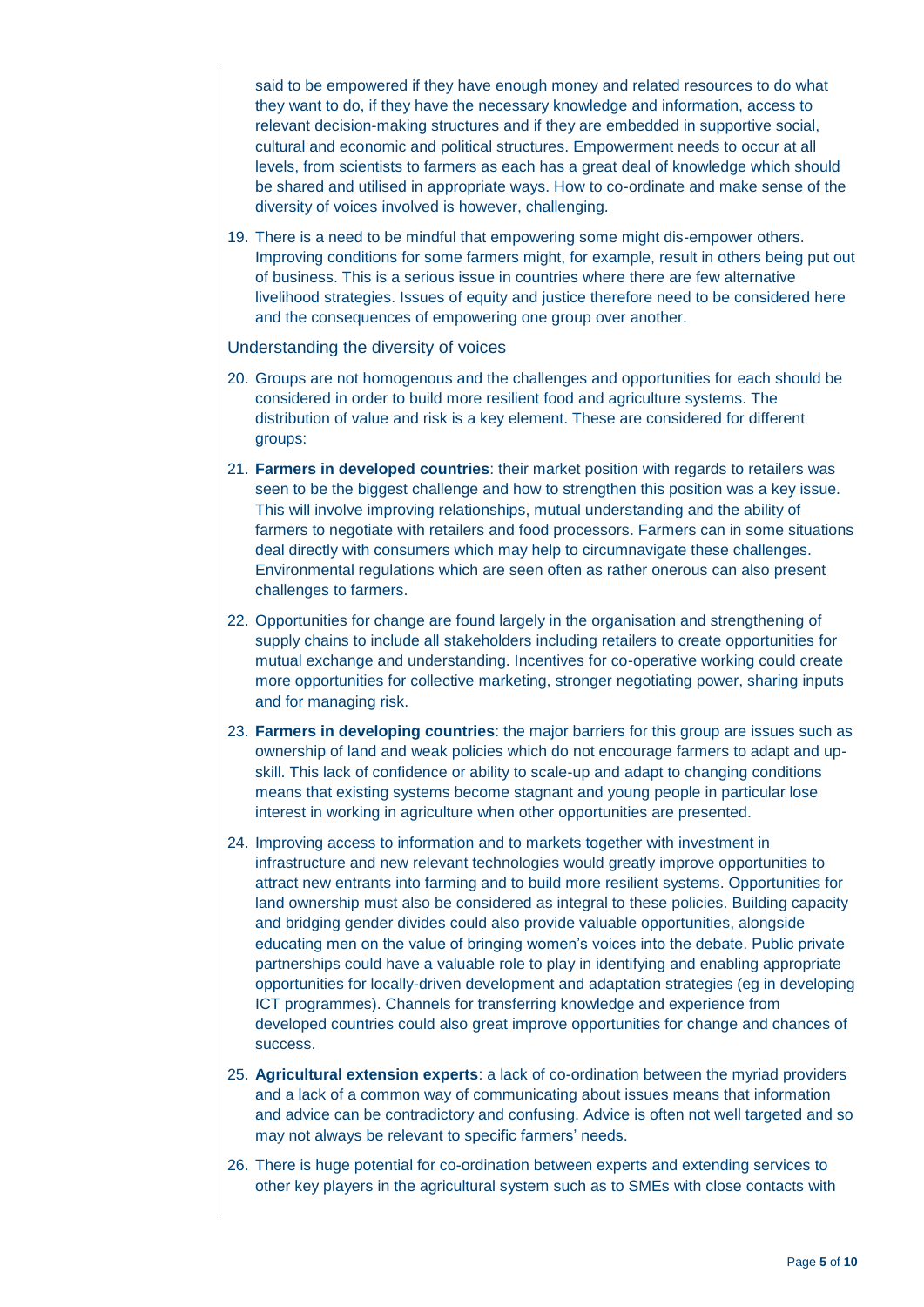farmers for example. Greater co-ordination is also required across individual services such as joining up ICT initiatives. The main drivers of improvements are likely to come from public private partnerships to provide the mix of policy and private sector training and investment. Raising the value of advice as an input is key and this will entail greater investment in quality and co-ordinated extension services which are targeted to what is required on the ground.

- 27. **Buyers and food retailers**: competition between big buyers/retailers puts the pressure on prices and drives cost cutting. At the same time, retailers need to respond to changing consumer behaviour such as increased consumption, changing tastes and shopping habits. This provides opportunities for innovation and better linkages through the chain and for ensuring efficiencies. Retailers represent the main entry points for consumers' money and they are ideally placed to strengthen relationships between consumers and producers. They are also pivotal for understanding changing conditions and also for providing good information about products to consumers who are demanding to know more about what they consume.
- 28. Not all retail is the same however, and there is a role for the informal retail sector but developing this role requires interventions to strengthen the sector such as through better information provision, access to finance and capacity building.
- 29. **Consumers**: driven by promotion, marketing and the need for food to be cheap which causes challenges for sustainability. Changing tastes and habits are also challenges for producers and retailers and also in terms of health and nutrition. Interventions are required to ensure that good choices are made. Part of this may be about 'choice editing' or providing less choices for consumers, not more so that people are better able to make these 'good' choices. Consumers need to have trust in the system however, to know that what they are buying is what is required to have equitable and sustainable food systems. Labelling helps to a certain extent but is not a panacea as people begin to mistrust them because of scandals such as inclusions of substitutes (horse meat) and 'invisible' products (palm oil).
- 30. Consumers are however, largely price driven so whether they would make certain choices about sustainable, nutritious and trustworthy food in times of austerity is difficult to judge. It is interesting to consider however, that those who can make those choices and affect the system are likely to be wealthier consumers. Is it then the responsibility of the wealthier consumer to affect the system? Internalising this responsibility will require additional consumer education.
- 31. **Scientists**: a broad spectrum of people who could be considered scientists was considered to exist within this group. A major barrier to change is the mismatch between short term funding and research opportunities and the reality of on-the-ground intervention which take time to embed. There is a need therefore, for research to be considered in a more holistic and food-system-oriented way, to focus on long-term solutions and risk management strategies. Scientists in addition, are often driven by the need to publish in the short term which does not fit in with the need for longer term research. Research excellence criteria should be expanded to include recognition for applied research and systems solutions. This will require changing attitudes in both universities and research councils.
- 32. To advance this thinking, a greater use of intellectual property regimes is required to ensure there is recognition for people to invest in different areas and to help research ideas come to market. An increasing trend for partnership working and mutual sharing of information also needs to be built upon such as between private and public sectors and scientists and policy makers; recognising when is the best time to bring these people together is also important. To avoid a narrow focus in these discussions, there is also a need to consider not just agricultural science but science and technology in agriculture and food systems.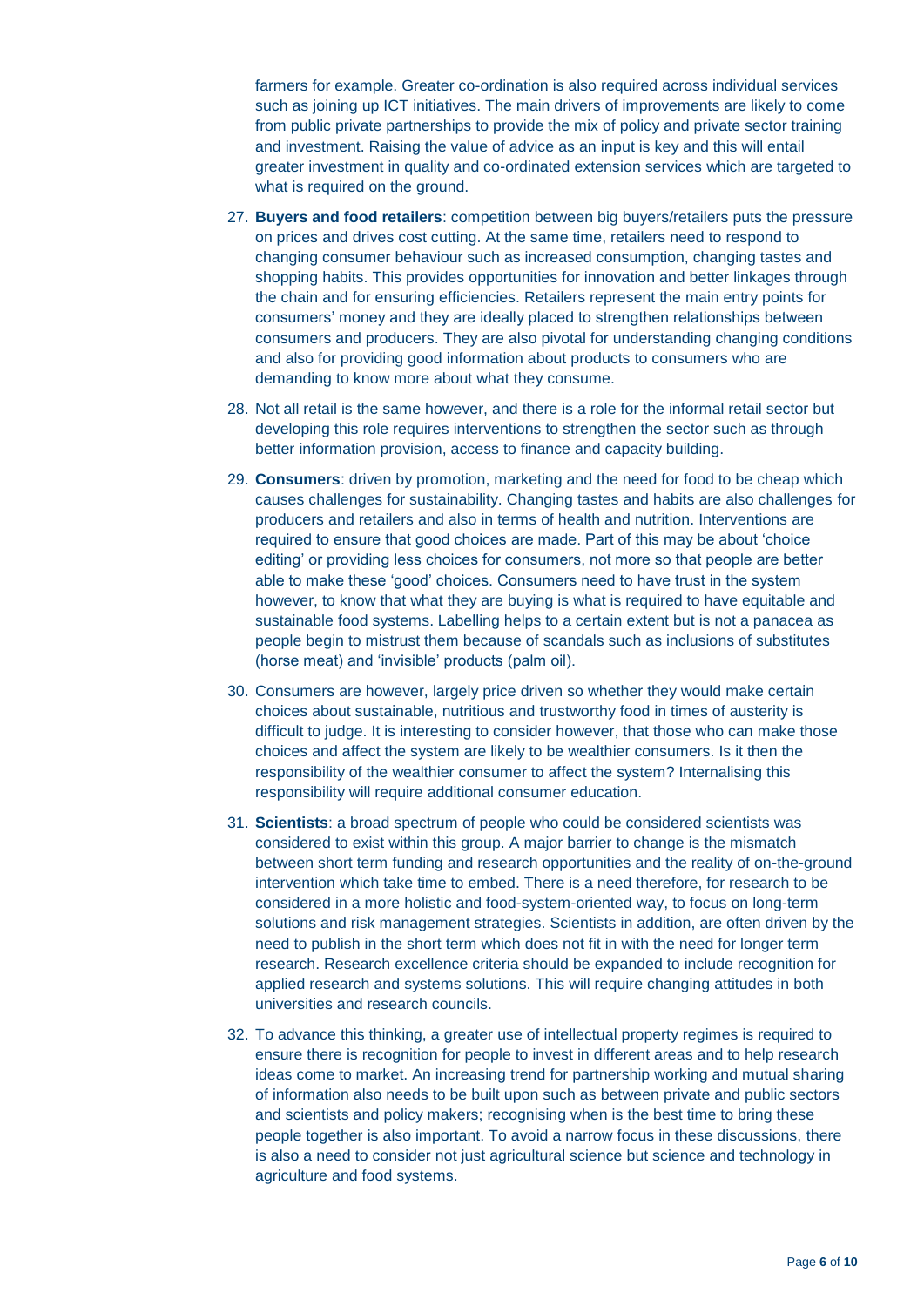- 33. **Policy makers**: political times-scales and Ministerial tenures are generally much shorter than agricultural time-scales. This results in a lack of long-term planning and cross party agreement in food and agriculture. Food security is not often seen as part of a bigger picture, such as a part of national security considerations. There is a clear need to look at the bigger picture and to achieve cross government approaches to food policy.
- 34. Rising food prices can provide an opportunity for such changes. Times of crises for example, do help to catalyse people to think about issues in different ways whether that is climate change, rising prices or population growth. Issues do however need to be considered as 'real' and pressing in order for action to happen. The role of policy makers in this is in regulating to define the playing field and in incentivising action economically. Interestingly, it was felt that global leadership may come from those with wide public attention rather than from politicians.
- 35. There is an increased interest around empowering people through encouraging the growing of food in cities in both developing and developed countries. Further investigation could add to these discussions.

Empowerment and the co-production of knowledge

- 36. Power relations and issues of vested interest need to be recognised and overcome in order for empowerment to be effective. It is not always in a government's best interest for example, to empower farmers. The production and transfer of ('farmer-friendly') knowledge is key to this debate as farmers need to have good information in order to make good decisions.
- 37. Facilitating and encouraging co-operative organisations and strengthening existing farmers' associations for example, is crucial to enabling not only economies of scale, but also for sharing information and for the effective targeting of advice and finance. How to motivate people on the ground to realise the advantages of and to provoke selforganisation however, can be a challenge and successful intervention requires an enabler to bring groups and individuals together and to highlight the benefits of doing so. This requires considerable investment and knowledge of local conditions. Priorities for investment and research can however, then be set via open dialogues with farmers which will ensure that decisions are appropriate and implementable.
- 38. Empowerment strategies need to be tailored to local structural as well as natural conditions as a one size fits all policy is unlikely to work. Need to reflect on what policies might be required for specific groups and also voices within those groups as homogeneity cannot be assumed (such as 'farmers').

### Insights from Africa

- 39. A case study from Kenya highlighted the huge opportunities for empowering local people to adapt to change and to embrace new ways of agricultural production. Farmers here were organised into groups to enable better communications and education of new methods of production. Demonstrations were set up to show farmers the benefits of new inputs and methods and this became the basis of a successful 'farmer field school'. Farmers were able to see for themselves the resulting uniformity of yields which meant they were better able to plan and market around the harvest. Private sector involvement enabled nurseries to be set up near the farmers and initial adopters trained other farmers in travelling workshops to disseminate information widely and in ways which were meaningful and understandable.
- 40. Another case study of growing sorghum in arid areas, similarly demonstrated the potential for capacity building of agro-dealers so that they are able to offer services to farmers such as supply of fertilisers, machinery, advice, credit and marketing. The focus of this programme is on establishing better linkages of producers to markets and agro-dealers represent a critical link in the value chain. They can for example, offer specific advice to farmers as they are in regular contact with them and therefore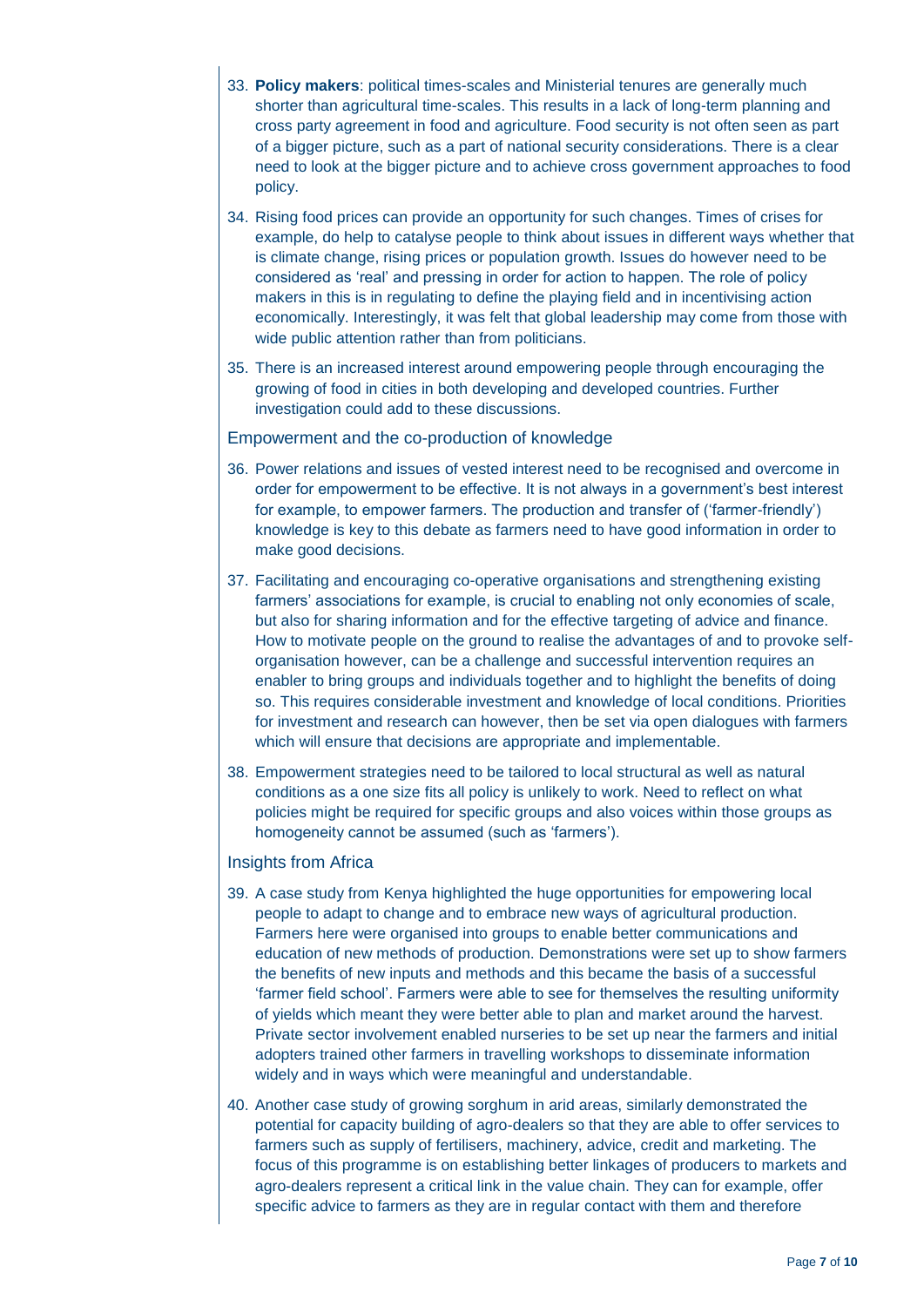understand local conditions such as soil quality, climatic conditions and common pest threats. Capacity building is complementary to extension services as these are still weak in some African countries.

#### Empowering women

41. Including women in resource and production decisions could prove very beneficial and this raises questions about what changes in agriculture could occur if women were given a stronger place in it. There are however, complicated social issues to work through in some countries regarding power relations and the organisation of traditional communities. In addition the issue was raised whether men would be displaced by the empowerment of women.

#### India's experience

42. This case study provided a fascinating example of supporting and organising women at grass-roots. SEWA (Self-employed women's association) is a member based organisation for poor self-employed women, two thirds of whom are from rural areas and 60% are small and marginal famers. This organisation encourages women in business by providing capacity building and education, organising women for collective production and marketing, improving market awareness, providing finance and developing a tools and equipment 'library' to improve production quality and quantity. Agricultural inputs (seeds and fertilisers) are also centralised and provided at affordable prices. 'Master trainers' ensure support is widespread. So far, 200,000 small farmers have been organised and 8000 farmers groups have been formed in fourteen districts in Gujarat.

#### **Main points and policy recommendations**

- There is a need to take a holistic view of empowerment and changing behaviours so as not to create further divides and disconnects within the food production system. It is generally easier to empower and change behaviours for self-interest than for public good and developing effective dialogue to promote individual as well as collective benefits will be key to successful endeavours.
- Access to market information is crucial to ensuring that farmers can respond to changing conditions. Capacity building and access to finance and other resources required to be able to respond needs to go alongside this.
- Centralised infrastructure enables farmers to produce without huge capital outlays for tools and equipment and can improve the quality and quantity of products. Working cooperatively also offers many other advantages for farmers.
- Connecting farmers to work together requires capacity building, empowerment and also the development of common languages and ways of talking collectively about issues.
- Peer-to-peer demonstrations and training works well as farmers are generally more trusting of other farmers. This should be complementary to and integrated with wider agricultural extension services.

## **Linking the food chain better**

From value chains to dynamic networks

- 43. Responding to changing market conditions, taking advantage of opportunities and working towards sustainable intensification requires that agriculture and food production chains are optimised. Stakeholders within the chain need to interact better since effective dialogue is essential for knowledge transfer, for stimulating innovation and for ensuring policies are appropriate and directed to where they are needed.
- 44. The concept of the Agricultural Product Value Chain (APVC) was introduced. This is a way of conceptualising the process involved in delivering agricultural products and mapping out the actors and actions involved. Each stage of the process adds value and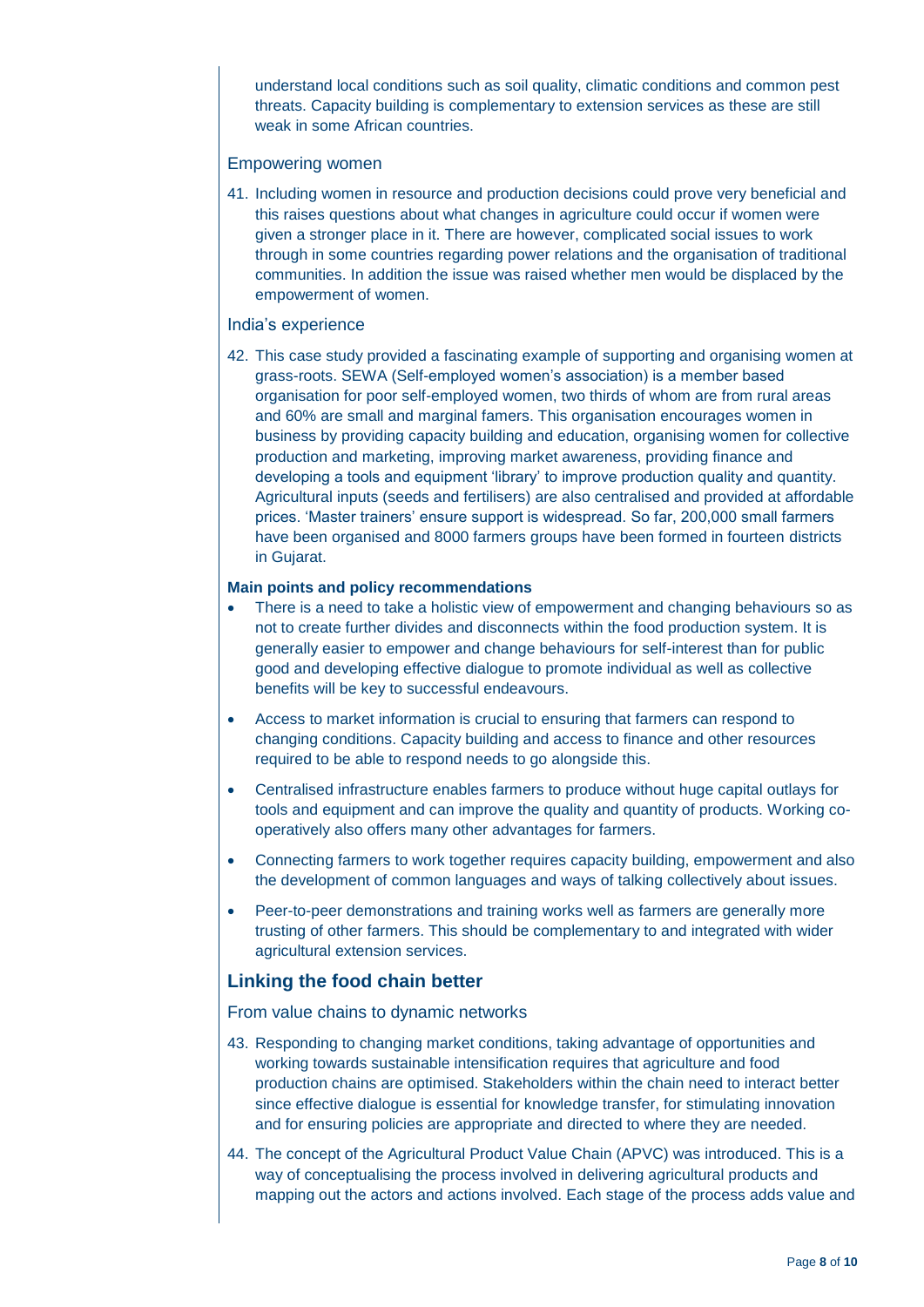creates opportunities for entrepreneurs to stimulate innovative activity and co-ordinated change to improve efficiencies, including the uptake of new technologies.

- 45. The growing need for collaboration between farmers and buyers and retailers is evident in the case of cocoa where there is a gap between current production and demand of at least 1 million tonnes. The possibilities for increasing production or even of maintaining current production through incremental development, particularly by low-intensity smallholders, are limited and holistic solutions are required. Buyer and retail companies are now working with governments, the World Bank, International Finance Corporation and others to increase capacity and create more entrepreneurial production in a sustainable manner. This trend of market transformation is anticipated to continue particularly for crops such as coffee and cocoa.
- 46. The intensity of interactions within the system determines the quality of decisions and actions. The farmer is central in this system and should be better with other actors to stimulate new discussions. Farmers could for example, usefully talk with scientists to influence research agendas. They could talk with agricultural extension experts to discuss requirements and barriers to adopting advice. Farmers could talk with food processors, retailers and consumers to understand the determinants of changing markets and how best to respond and satisfy those markets. Crucially, there is a role for farmers to have meaningful links with policy makers to help develop appropriate and 'farmer-friendly' policies.
- 47. Other conversations between actors would also strengthen the chain which can be thought more of in terms of a dynamic network. This approach is necessary to consider the whole system and to determine how it is currently working so that adaptation strategies can be developed to meet future challenges.
- 48. Other actors in the chain should also engage in dialogue to help create efficiencies in the chain and identify opportunities for risk management strategies. Big retailers for example, are driven by changing consumer demands which impacts on the supply of products. There is enormous potential for such retailers to engage with farmers and to work through co-operatives in particular to ensure lean supply chains. One big retailer for example has developed 'producer networks' through which producers can engage with each other and share experiences. Changing behaviours and expectations is an important part of these discussions as expecting ten different varieties of bread to be available throughout the day is unrealistic and adds to the problem of waste.

#### **Main points and policy recommendations**

- There is a need to 'shine a light' on the supply chain to work better with partners to improve efficiencies and reduce waste.
- Invest in food networks to strengthen relationships and encourage and enable multistakeholder dialogues.
- Establish a business focus with a common agenda and language across food networks. Enablers can help to establish trust and co-ordinate activity
- Adopt a risk management approach. Identify destabilising influences and conduct gap analysis with the network to identify where investment is needed to reduce risk over time. Seek to share the risk and returns throughout the chain.
- Promote the role of women in agriculture to enable them to become better leaders through capacity building and entrenchment in food networks.
- Communication and education needs to happen at all stages through the system, including educating consumers about waste, nutrition and the effects of changing demands.

### **Conclusions: summary of priority areas and policy recommendations**

49. Discussions highlighted the complexity of food security and the interlinking dimensions